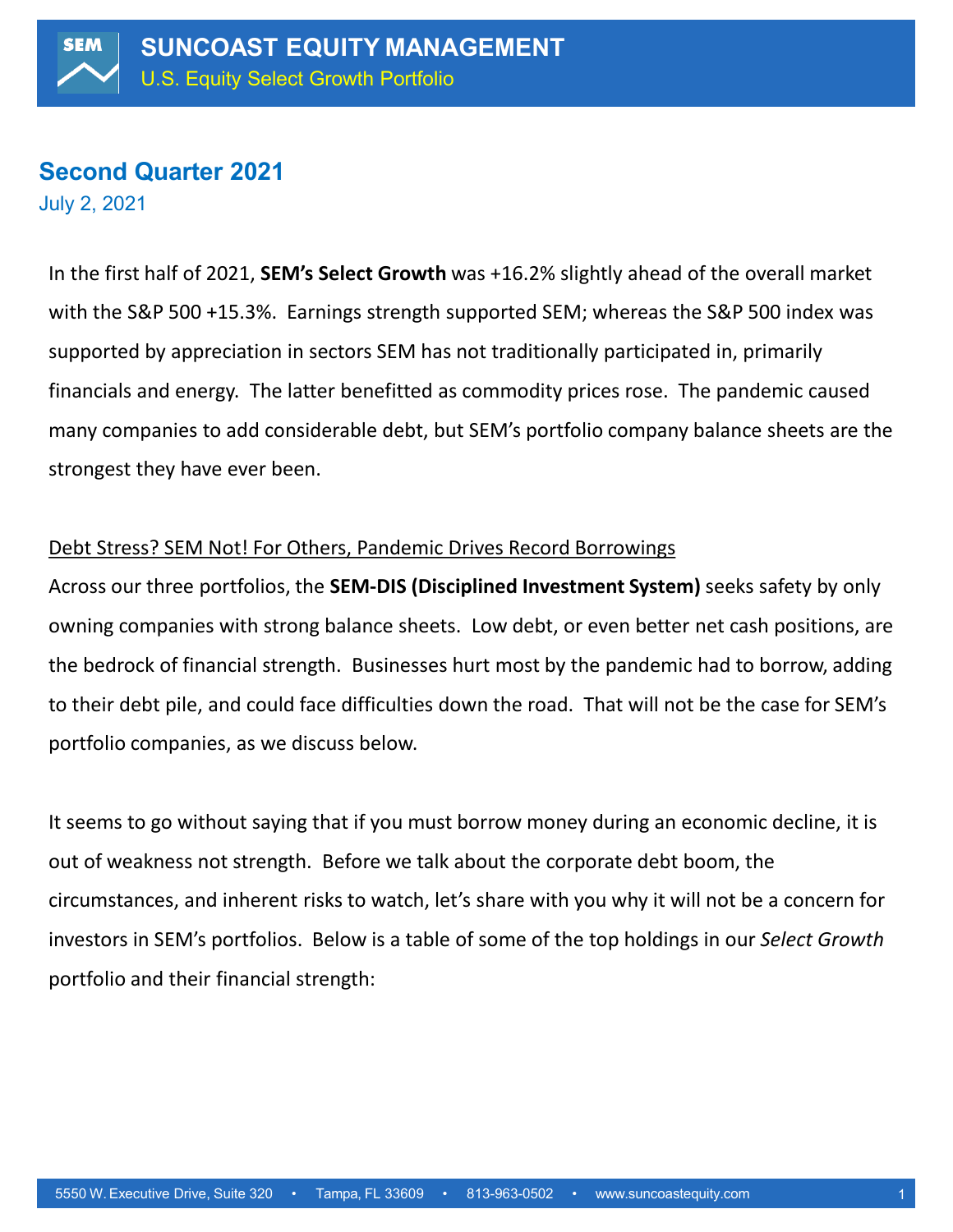|                           | <b>Net Cash in \$Billions</b>     |  |  |
|---------------------------|-----------------------------------|--|--|
| <b>Company</b>            | (including Marketable Securities) |  |  |
| <b>Alphabet (Google)</b>  | \$121.2                           |  |  |
| <b>Apple</b>              | \$82.7                            |  |  |
| <b>Microsoft</b>          | \$67.3                            |  |  |
| Facebook                  | \$64.2                            |  |  |
| Amazon                    | \$41.4                            |  |  |
| <b>Berkshire Hathaway</b> | \$30.9                            |  |  |
| Accenture                 | \$9.1                             |  |  |
| Regeneron                 | \$5.1                             |  |  |
| <b>PayPal</b>             | \$4.1                             |  |  |
| <b>Nike</b>               | \$3.1                             |  |  |
| Intuit                    | \$2.1                             |  |  |
| <b>Tractor Supply</b>     | \$0.2                             |  |  |
| Total                     | \$431.4                           |  |  |

As you see in the table, many of our companies have net cash positions on their balance sheets. In fact, 60% of our 20 holdings are cash positive in a meaningful way. The aggregate total of \$431 billion of net cash on our portfolio company balance sheets should be very comforting and a symbol of great strength. While we highlight holdings from our *Select Growth* Portfolio, our *Dividend Growth* portfolio, with several holdings that overlap, shares similar strength. The same low debt level rules apply to our *Small-to-Midcap* portfolio. However, the excess cash is less so, as our smaller companies tend to reinvest a greater percentage back into the business more quickly, while some of our larger companies accumulate more cash.

Driven out of both luxury (low interest rates) and necessity (stressed companies at the peak of the pandemic), corporate debt surged during the last two years or so. According to a recent *The Wall Street Journal* report, the Federal Reserve (Fed) reported that at the end of March total U.S. corporate debt was \$11.2 trillion, or about half the size of the U.S. economy. In 2020 nonfinancial companies issued \$1.7 trillion of new bonds, nearly \$600 billion more than the previous high. Debt is at high levels because prior to the pandemic, U.S. companies were borrowing at low interest rates. The pandemic then forced businesses such as airline carriers, manufacturers, movie theatres cruise ships and others to issue more debt; in some cases, it was issued at higher interest rates, which spiked because of the pandemic.

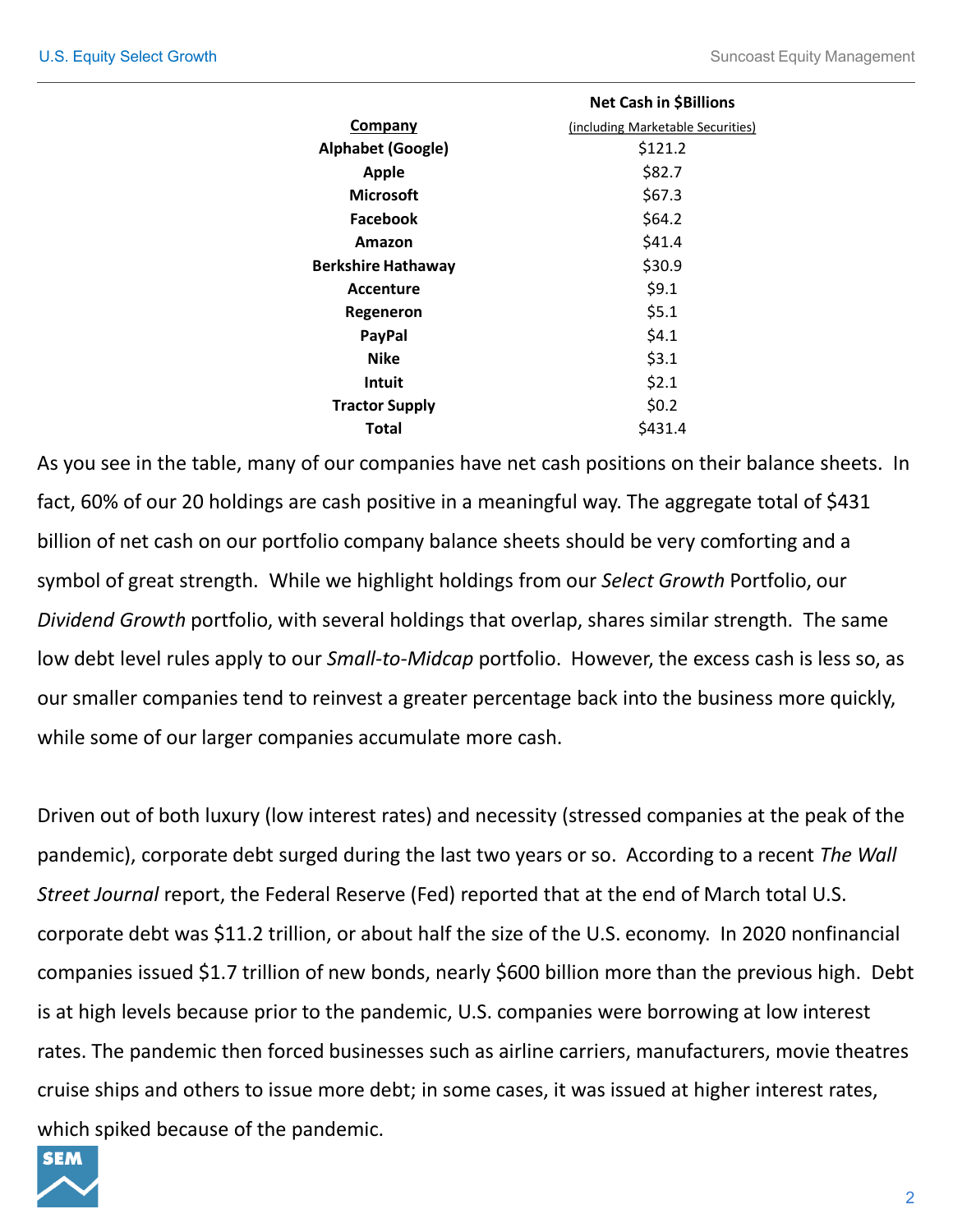The stressed businesses needed to replace lost revenue with borrowed cash to keep their operations going. At the height of the pandemic the Fed supported issuers and broke new ground by buying up corporate debt. In the past this had been left to the private market and well-healed investors, such as **Berkshire Hathaway,** that would find select opportunities.

Later in 2020, as rates came down and vaccinations appeared on the horizon, increased borrowings continued. Some companies replaced long term bonds rolling off at higher rates, or recently placed short-term debt with lower rate long term debt. In one example AT&T reported in the first quarter of 2021 that it reduced its interest expense by \$150 million from the year earlier period, in part by replacing bonds maturing in five years with a new issue of lower interest rate bonds and a maturity range of 7.5 to 40 years.

Savings from lower interest rates are helpful, and these high corporate borrowers should benefit from a return to normal where operations support interest expenses and potential debt paydown. However, the overall debt increases have been substantial, and these companies may be weakened for an extended period. Carnival Cruise Lines tripled its debt to \$33 billion from the end of 2019, Boeing nearly doubled to \$64 billion, and Delta also doubled to \$35 billion. These traditionally high, capital-intensive businesses, that are perennial borrowers, may get short term relief from low interest rates and reconfiguring their maturities. But there is a lot of pressure and they may need an extended period of general economic prosperity before the next recession weakens operations once again. We feel very comfortable that the **SEM-DIS** incorporates rules to avoid companies with significant debt and weak balance sheets.

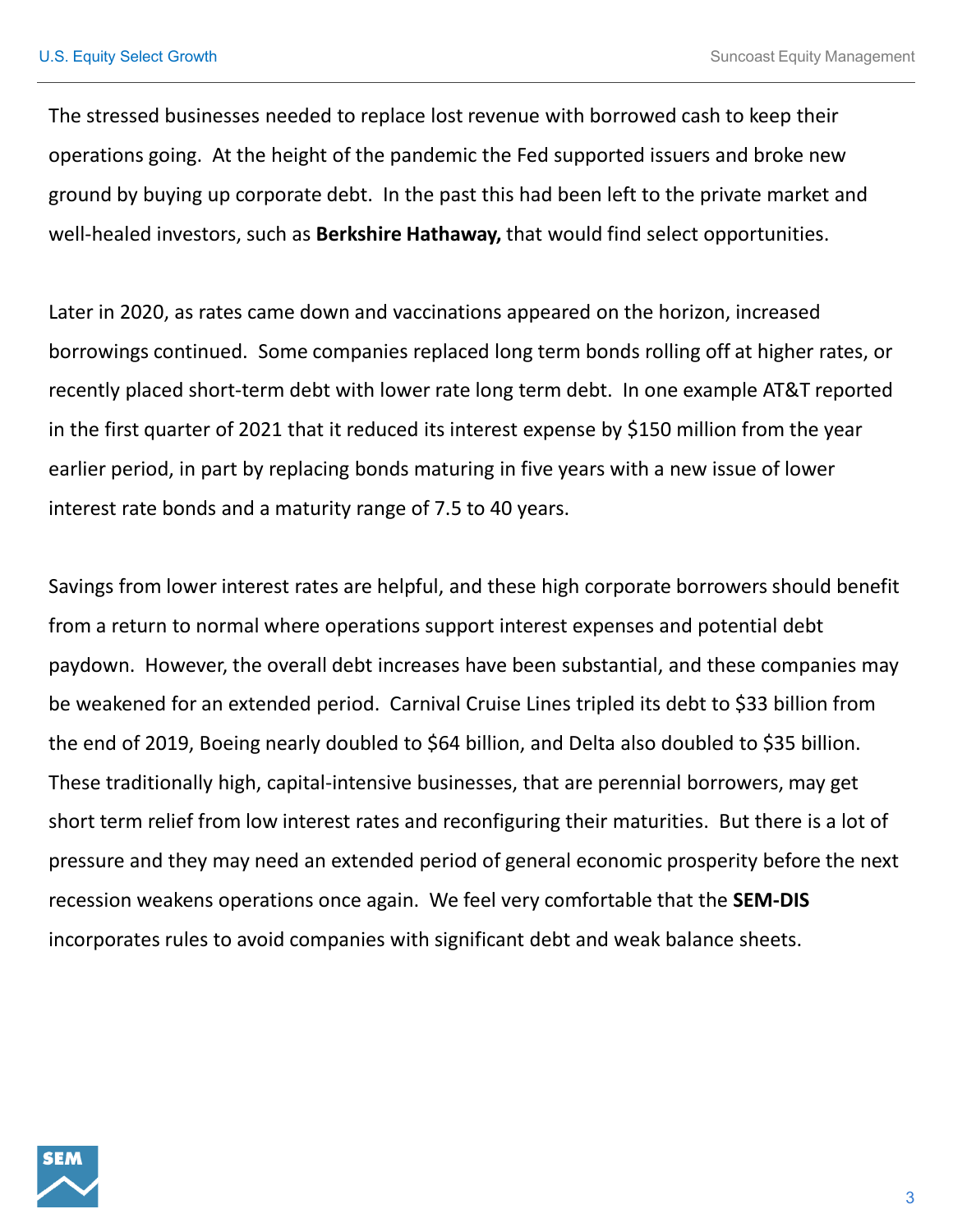### Portfolio Activity and Highlights

Essentially no changes in the portfolio during the quarter other than the sale in early June of **Organon (OGN)**. **Merck (MRK)** completed its tax-free spinoff of **OGN** as an independent, publicly traded company by issuing 1 share of OGN for every 10 shares of MRK. OGN paid MRK \$9 billion to redistribute some of the debt, but as a result OGN is more leveraged in the short run. That combined with slower growing, less profitable business lines, led us to sell our negligible OGN position. We see the spinoff as a catalyst for MRK, since it allows the company to focus on its faster growing, more profitable segments such as oncology, vaccines, and animal health. Furthermore, MRK expects to generate \$1.5 billion in cost savings over the next three years which will significantly increase margins.

### Looking Ahead

While many businesses will benefit from the economic recovery, the **SEM-DIS** works to identify and own companies that can grow earnings at double-digit rates for many years into the future. Investors will notice that there has been very little activity in our portfolios during the first half of the year. This may prompt some to wonder whether we are properly engaged. Fear not, we are paying close attention as always. We would submit that sometimes, doing nothing is the best strategy. As previously discussed, our companies' balance sheets are stronger, in some cases, than ever. Also, our companies' earnings per share are higher, in most cases, than ever. This strikes us as a good time to hold our positions and let the story continue to develop. We stand ready to make prudent changes should the situation change, or if we find better opportunities. Thank you for your continued support and please contact us at any time as we welcome all discussion.

Sincerely,

Donald R. Jowdy **Amy Lord, CFA** 

### **Don Amy**

CEO/CIO Senior Vice President/ Co-Portfolio Manager

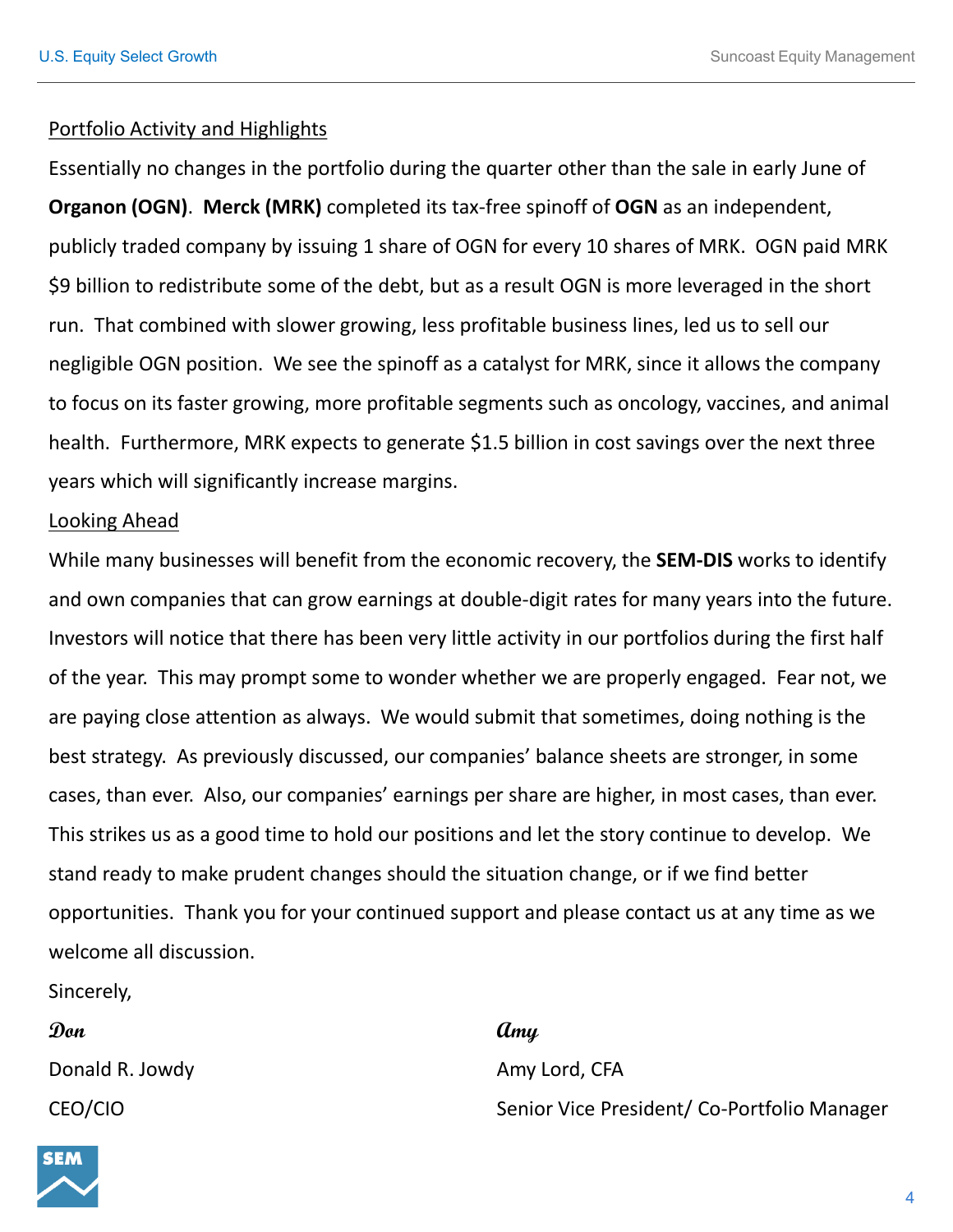## *Suncoast Equity Management, LLC*

Performance results versus the Standard & Poor's 500 Index

| <b>Time Period</b>       | <b>SEM</b><br>$%$ Return* | <b>S&amp;P 500</b><br>% Return | <b>SEM - Growth</b><br>of \$1,000,000 | $S\&P 500 - Growth$<br>of \$1,000,000 |
|--------------------------|---------------------------|--------------------------------|---------------------------------------|---------------------------------------|
| First Half $(2021)$      | $+16.2\%$                 | $+15.3\%$                      | \$1,161,500                           | \$1,152,500                           |
| One-Year                 | $+40.3%$                  | $+40.8\%$                      | \$1,403,100                           | \$1,407,900                           |
| Three-Year               | $+22.7%$                  | $+18.7%$                       | \$1,849,000                           | \$1,671,300                           |
| Five-Years               | $+21.8%$                  | $+17.7%$                       | \$2,676,000                           | \$2,253,600                           |
| Seven-Years              | $+16.4%$                  | $+14.1%$                       | \$2,891,300                           | \$2,517,500                           |
| Ten-Years                | $+16.8\%$                 | $+14.8%$                       | \$4,712,100                           | \$3,989,300                           |
| Inception (23 1/2 Years) | $+10.7%$                  | $+8.6%$                        | \$10,841,800                          | \$6,885,300                           |

\* Composite results of all SEM Select Growth managed accounts, net of all fees.

Note: Performance for the three, five, seven, ten, and since inception year periods represent the annual average rates of return